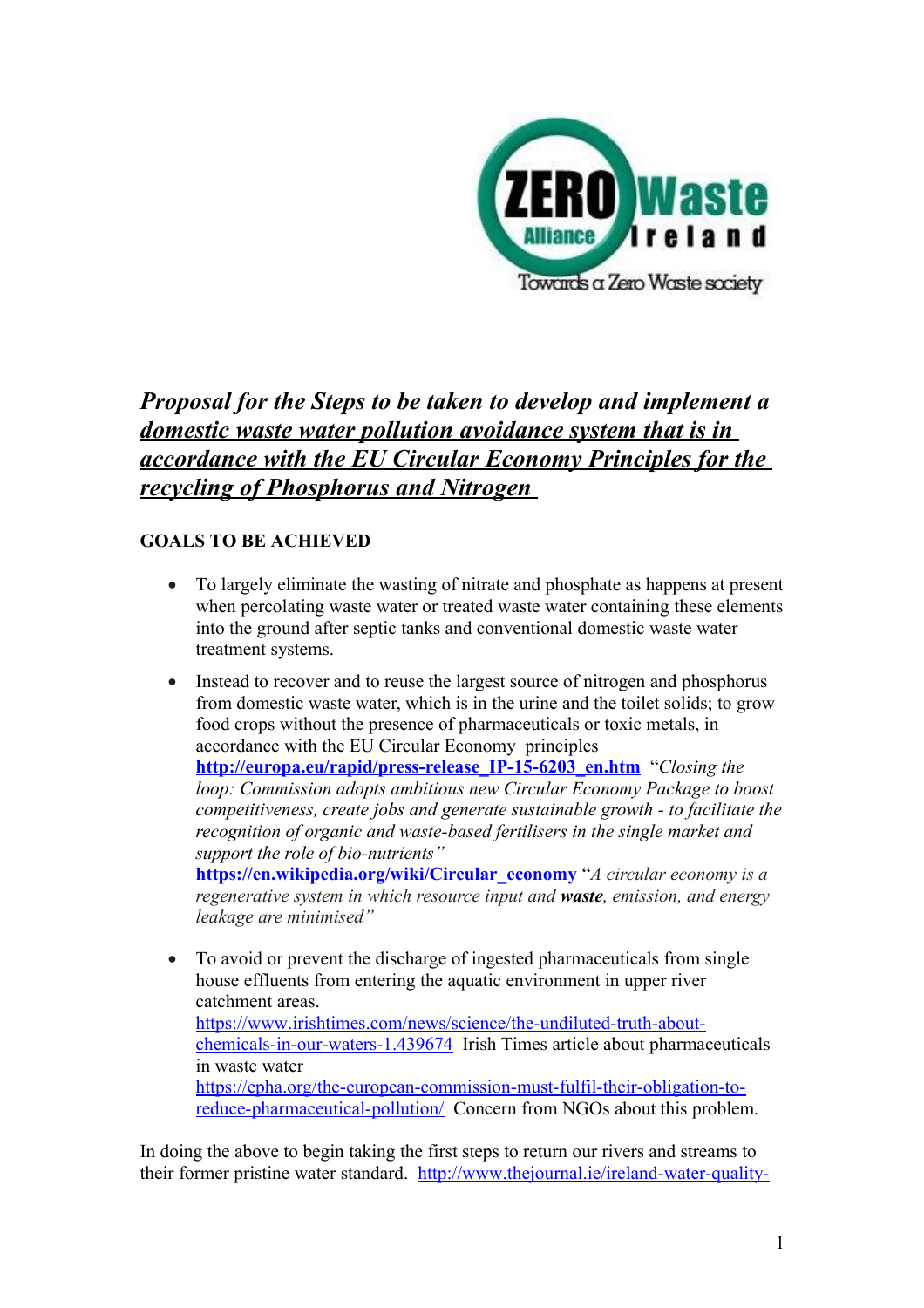[3573358-Aug2017/](http://www.thejournal.ie/ireland-water-quality-3573358-Aug2017/) [https://www.irishtimes.com/news/environment/unwelcome](https://www.irishtimes.com/news/environment/unwelcome-declines-in-irish-water-quality-1.3203878)[declines-in-irish-water-quality-1.3203878](https://www.irishtimes.com/news/environment/unwelcome-declines-in-irish-water-quality-1.3203878) 

[http://www.epa.ie/licences/lic\\_eDMS/090151b2803026fe.pdf](http://www.epa.ie/licences/lic_eDMS/090151b2803026fe.pdf) Irish EPA report on the pollution threat to Pearl Mussels

To achieve the above goals by implementing low technology methods in homes as follows:

- 1. Systems will need to have a very low operation and running cost for it to be popular with the home owner
- 2. Ideally systems will be safe to operate by the average home owner who has an interest in gardening, making compost or growing vegetables. The systems must be safe to operate and must involve no expense for the purchase of harsh chemicals that might be hazardous to handle
- 3. For optimum environmental performance the system must minimise power for pumping and should absorb rather than emit greenhouse gases.
- 4. The system must therefore be appropriate for use in single autonomous family homes and therefore should require no national sludge collection system or infrastructure for its operation outside of the home.

# **RECOMMENDED RESEARCH AND IMPLEMENTATION STEPS**

# **STEP 1 - Obtain a budget to carry out a review of the existing academic research on phosphorus recycling and the removal of pharmaceuticals from domestic waste water**

- The review of existing research is to confirm or disprove the assertion that phosphorus rock is an economically finite resource, that its eventual depletion is inevitable and that a scarcity of phosphorus, if we don't begin to recycle it urgently, has the potential to cause a world food supply crisis sometime in the future. *<http://phosphorusplatform.eu/links-and-resources/p-facts>* "*Phosphorus is essential for worldwide food security"*
- The review of existing academic research is required to confirm or disprove the assertion that phosphorus at some future date will have to be sourced only by recycling it from organic waste. If this assertion proves to be true; examine the evidence and review the academic studies that suggest that feeding the world's population can only be achieved in the future by abandoning our linier food waste disposal system and our present linear waste water treatment and disposal system. Is there any academic research that supports the idea of transforming our present linear waste water treatment system to become a circular closed-loop nutrient resource recovery system?
- Research the present methods being used to recover and recycle phosphorus in various parts of the  $3<sup>rd</sup>$  world by separating urine and toilet solids; in situations where the purchase of mineral fertilizer is already too expensive. Are there lessons to be learned also for the people in Europe when phosphorus rock fertilizer eventually becomes too expensive and scarce?
- Assess the climate change implications that arise from depending on natural gas using the "Harber and Bosch" method for the manufacture of ammonia as the other essential constituent of fertilizer. Assess the scale of the greenhouse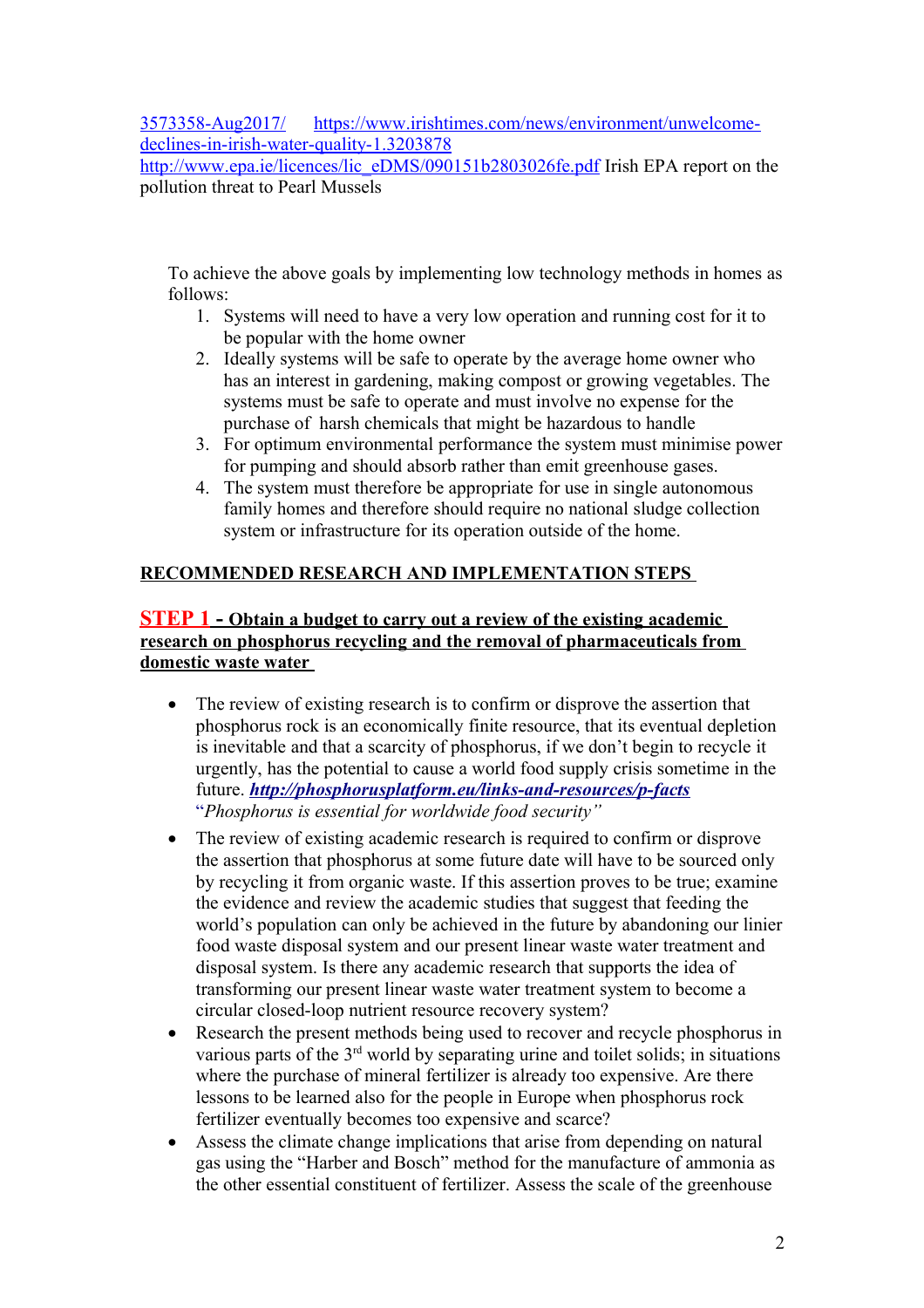gas emissions by using this method. Research the scale of fossil fuel energy use that arises from this method of making Ammonia for fertilizer. Confirm, correct or disprove claims that this "Harber and Bosch" process uses 5% of the worlds, fossil fuel natural gas production for the making of ammonia fertilizer and contributes 30% of the energy expenditure for agriculture. Research the inflationary cost implications for the manufacture of Ammonia, the price for mineral fertilizer to farmers and the knock on price increases to consumers as a result of any future natural gas shortages or any subsequent increase in the price or of commercial mineral fertilizer to farmers. How vulnerable is world food production by our dependence on the Harber Bosch ammonia manufacturing method?

<http://www.the-compost-gardener.com/haber-process.html> <http://people.idsia.ch/~juergen/haberbosch.html> [http://www.resilience.org/stories/2006-06-11/implications-fossil-fuel](http://www.resilience.org/stories/2006-06-11/implications-fossil-fuel-dependence-food-system/)[dependence-food-system/](http://www.resilience.org/stories/2006-06-11/implications-fossil-fuel-dependence-food-system/) 

 Review any existing academic research into the "*Environmental impact of recycling nutrients in human excreta to agriculture compared with enhanced waste water treatment*"

<http://www.sciencedirect.com/science/article/pii/S0048969714008158> Assess if there are low levels of ammonia being lost to the atmosphere from using urine in hydroponic systems to produce green leaf or biomass fertilizer using the Herr Ltd method. Estimate and compare the ammonia loss or emissions from the Herr domestic hydroponic method to the ammonia emissions and losses that are identified in the above mentioned study, where separated urine is stored for months and then applied directly to the land to grow farm crops. [http://www.wecf.eu/cms/download/2007/WP-26\\_web-](http://www.wecf.eu/cms/download/2007/WP-26_web-07.pdf)[07.pdf](http://www.wecf.eu/cms/download/2007/WP-26_web-07.pdf) Examples of urine separation in Sweden: "*Urine Diverting Toilets in* 

*Climates with Cold Winters*"

- Assess the potential of removing the very small volume of urine and faeces from the much larger volume of grey water as a method of avoiding domestic waste water pollution. What is the potential of this method for re-establishing pristine water conditions in upstream river catchments that would otherwise be affected by diffused pollution from septic tanks? For this assessment ignore other potential water pollution sources in river catchments such as farming or forestry.
- Assess how quickly we need to act on the matter of recycling nitrogen and phosphorus? Given our culturally slow response to the challenge of climate change. Do we need to begin installing the resource recovery systems now? Please propose various options aimed at developing a new national cultural awareness on the need to recycle key resources.
- Conclusion and the Recommendations? After completing the above research will it be possible to conclude that single homeowners in river catchment areas "must" be encouraged or incentivised to separate, recover and manage human urine and toilet solids. Will it be possible to conclude that this nutrient source separation is a necessary step or element to clean rivers and streams and return them to their former pristine status? Can it be concluded that urine separation should be implemented for new buildings immediately – or should we wait until the food price crisis as a result of Phosphorus resource depletion is upon us before acting?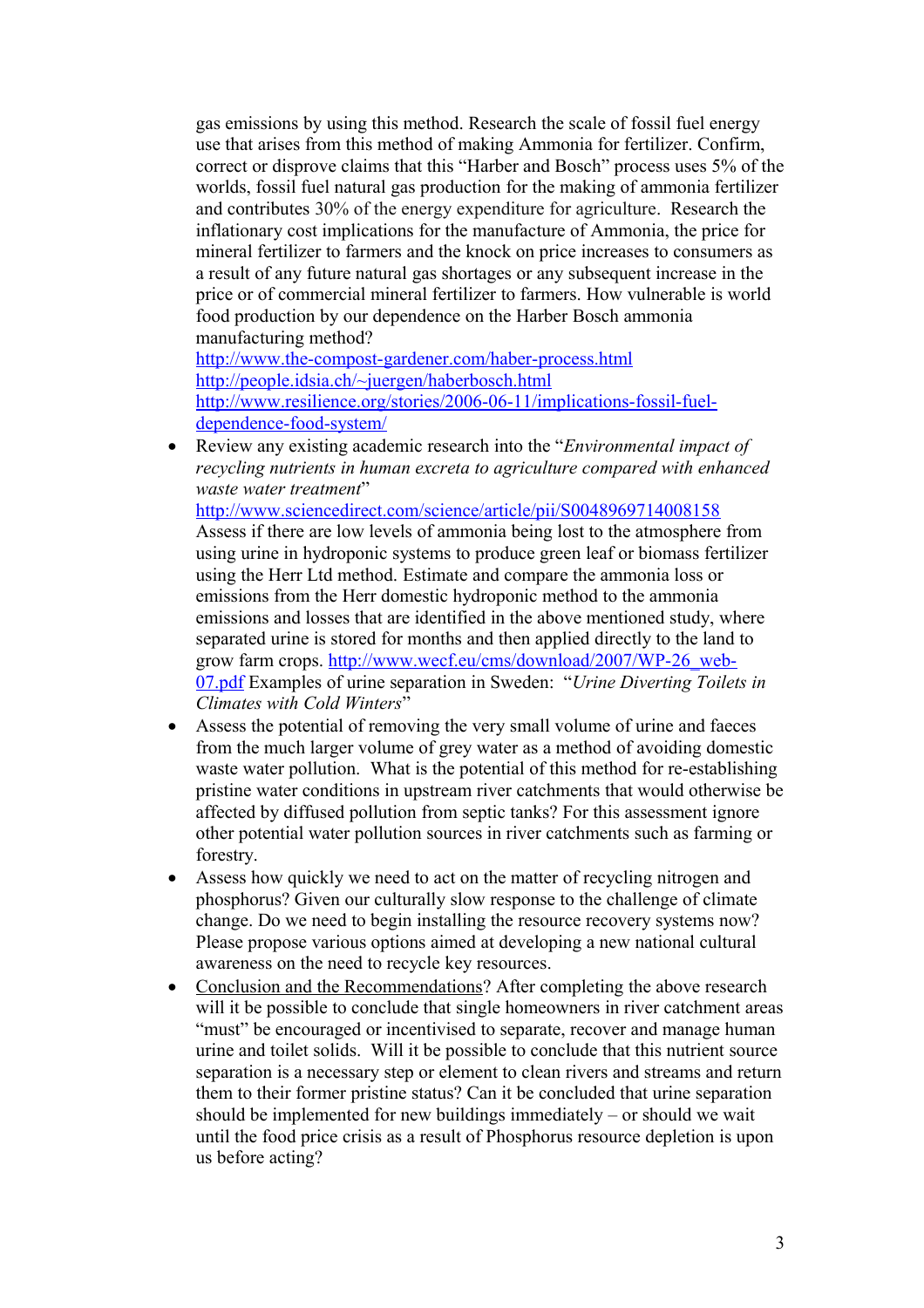**STEP 2 A - Obtain a budget for an academic study to visit and assess the effectiveness, the advantages and disadvantages of the few existing pilot demonstration systems that use the Herr Urine Hydroponic systems that convert the nutrients in human urine to green leaf biomass**

- Assess the ability and the level of success of an indoor glazed Herr hydroponic system that grows plants from human urine to achieve a zero liquid discharge, thereby more fully protecting any outdoor receiving aquatic environment from the pollution of nitrogen, phosphorus, potassium or ingested pharmaceuticals.
- Assess the effectiveness of an outdoor Herr hydroponic system that grows plants from human urine – without the need for a glasshouse or poly tunnel.
- Assess the economics and installation costs of incorporating such systems in new single houses in river catchment areas.

# **STEP 2B As part of a separate academic study, obtain a budget to install a Herr type urine hydroponic system, a toilet composting system and a kitchen waste composting system - for a real family home of 2 adults and 3 children; as a pilot demonstration of domestic phosphorus and nitrogen recycling**

To scale up and install a single natural botanically based hydroponic system to separate and recover Nitrogen and Phosphorus nutrients from separated human urine using urine separating toilets for a family group of 5 persons.

To provide a toilet composting system to recover Nitrogen and Phosphorus from toilet solids in a house that uses flush toilets for a family of 5 persons.

To provide 3 or 4 permanent concrete composting chambers at the house for the waste vegetable matter, the harvested urine fertilized comfrey, and the 9 month composted toilet solids; so that an extended composting period with annual turning of the pile can be achieved over a period of at least 3 full years.

To analysis the finished compost for toxic metals and pharmaceuticals, at interim periods and at the end of the last 3 year composting period. To assess if this integrated domestic nutrient recovery system can be safely and conveniently operated by the family. To test the finished material to see that no toxins remain that would

To choose a suitable family who are building a new home and appoint an academic to supervise the data collection, the documentation and the operation of the system by the family. To be sure to have this data collection, the research and any measurements peer reviewed by another independent academic. See Step 6 below

# **STEP 3 - Academic study using a laboratory scale system that is already in progress to measure removal rates of nutrients from human urine using the Herr Urine Hydroponic system**

Work is to be started shortly in Dundalk DKIT to assess the potential for comfrey plants to remove and bio accumulate nutrients such as N. P and K for human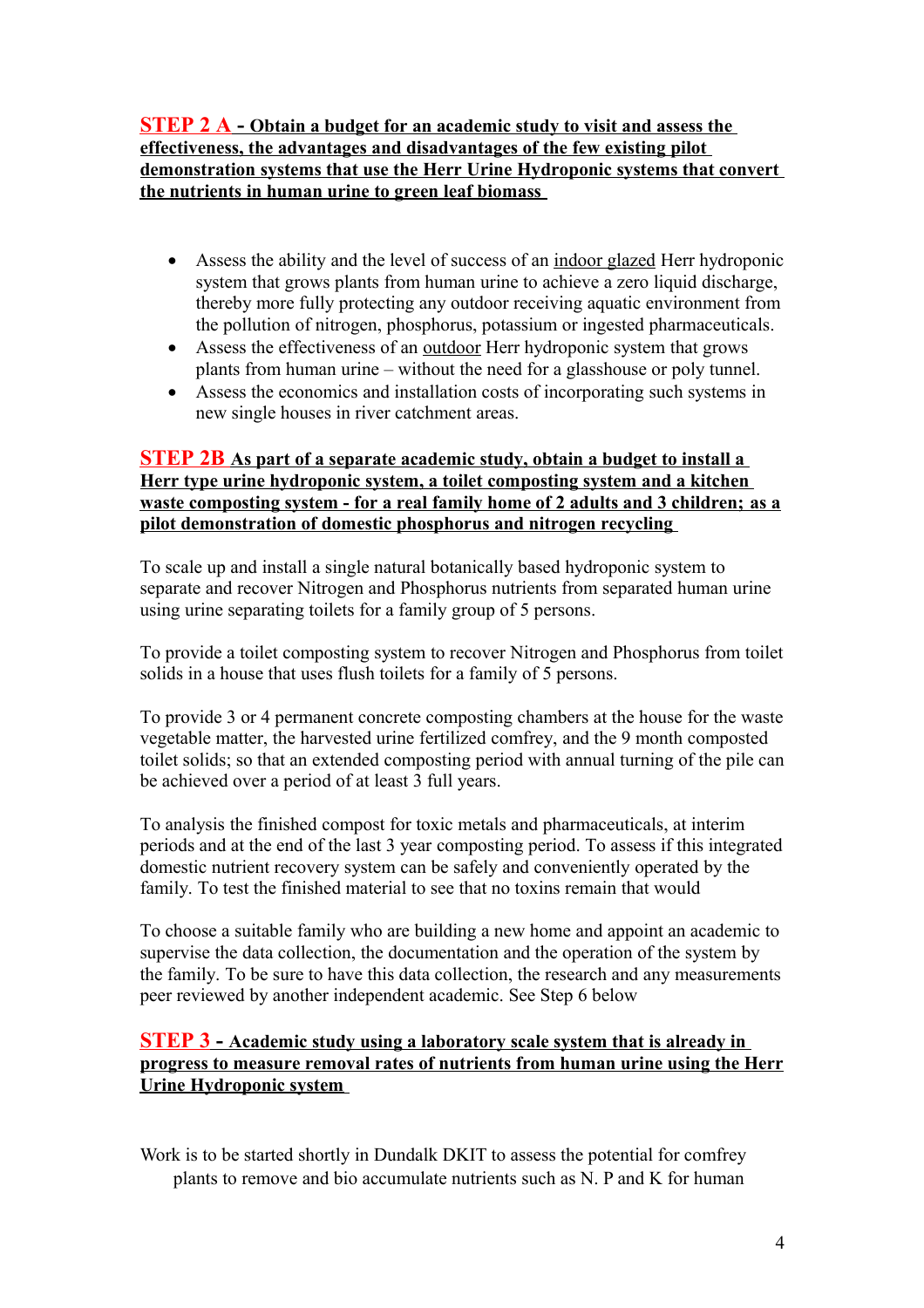urine under artificial light. The purpose is to be able to scale urine nutrient recycling systems for single domestic houses of 3 to 5 people by growing plants to bio absorb the nutrients. The system will remove the nutrients in human urine in winter where there will be insufficient natural light, using artificial electric lights. This artificial lighting will complement any natural light in winter. Thus the continuous operating photosynthetic system growing plants to bio absorb nutrients will avoid the ammonia loss problems that arise from long term storage of urine. The Swedish system of storage of urine leads to ammonia waste emissions and losses. We want to improve further on the Scandinavian method of recycling nutrients on fields by minimising ammonia losses in storage tanks and during application on crops in fields. In addition the Herr System will add a further stage of cutting and composting the harvested hydroponically grown leaves so that they can be composted long enough to breakdown any absorbed pharmaceuticals, antibiotics or hormones. **[http://www.freedrinkingwater.com/water](http://www.freedrinkingwater.com/water-news/remove-pharmaceuticals-from-water-not-cheap.htm)[news/remove-pharmaceuticals-from-water-not-cheap.htm](http://www.freedrinkingwater.com/water-news/remove-pharmaceuticals-from-water-not-cheap.htm)** Conventional domestic or municipal sewage treatment plants are not designed to remove pharmaceutical pollution.

# **STEP 4 - To draft new wording for the Irish building regulations and the EPA Code of Practice for domestic sewage treatment systems; that mandates or requires the recovery and the recycling of Nitrogen and Phosphorus from waste water from rural houses for the purpose of growing food crops**

To obtain funding for a suitably trained person with a background in Irish Parliamentary Law, Environmental Law and Irish Planning to assist with the following:

To write a new section for Part H of the Irish Building Regulations that deals with the plumbing standards required for the separation of human urine in new or refurbished Irish houses.

To clarify the legal issues of who is permitted to recycle phosphorus from human urine. To set the regulations that will apply before starting the phosphorus recycling programme or business from "domestically sourced" human urine.

#### **STEP 5** – **Drafting a new SI (Statutory Instrument) for nitrogen and phosphorus recycling to grow food crops**

A Statutory Instrument already exists for the spreading of municipal sewage sludge onto farm land. This is to set limits for toxic metals in the sewage sludge. But no recognition is given in Ireland yet to the use of human urine as a fertilizer. Urine also contains large quantities of nutrients and which have very low levels of toxic metals.

To write a new draft SI "Statutory Instrument" that sets the requirements and standards, the training for architects, home owners, farmers, and urine collection contractors for the collection, storage and use of human urine to grow food crops.

To write a new SI that will set the operational regulations and legal obligations that will apply for "struvite" production from human urine in single houses or by